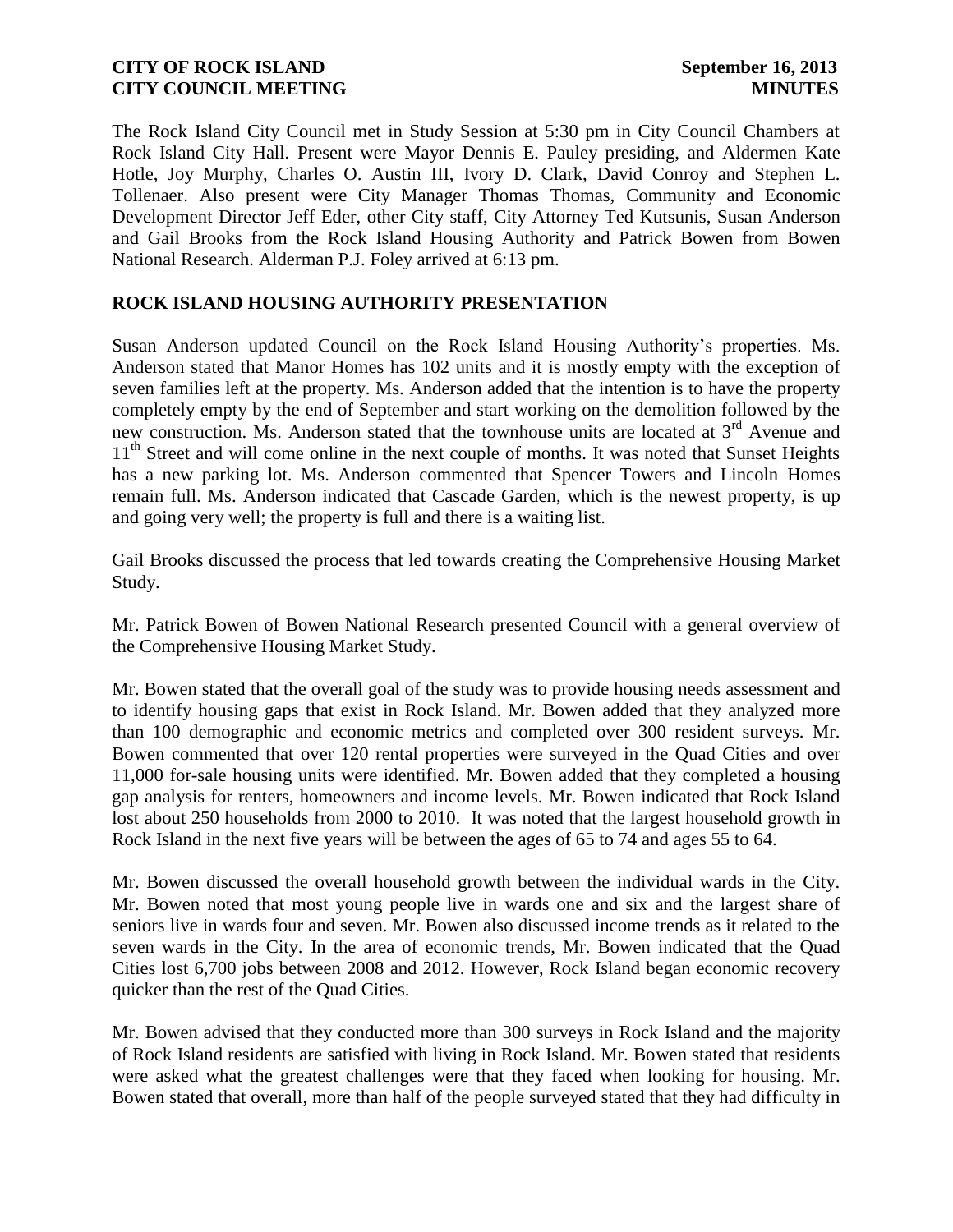finding housing due to affordability or poor housing conditions. Mr. Bowen further discussed the housing component. Mr. Bowen indicated that in terms of housing needs, there was a consensus among the opinions of residents that Rock Island needs more rentals, family oriented housing and moderately priced housing.

Mr. Bowen then discussed rental housing supply. It was noted that overall, the Quad Cities rental market occupancy rate is strong at 97.5%. Mr. Bowen commented that Rock Island has the highest occupancy rate of 98.8% when compared to other communities in the Quad Cities. Mr. Bowen then discussed for-sale housing supply. Mr. Bowen advised that Rock Island median home sale prices range from \$80,000.00 to \$86,000.00 since 2009 and is the lowest in the Quad Cities. Mr. Bowen commented that home prices have not changed that much in the last four years in Rock Island. Mr. Bowen further discussed this item.

Mr. Bowen then discussed recommendations as it related to the housing market study. Various recommendations included; continue efforts to remove blight and maintain housing in certain parts of the community; support development of senior housing to meet projected senior household growth; support efforts to provide housing to those most economically vulnerable; support construction of higher-end for-sale housing; and support housing intended to retain and attract target markets including seniors, young professionals, families and corporate executives.

Council and Mr. Bowen discussed the Comprehensive Housing Market Study recommendations. Council and Ms. Anderson discussed the  $11<sup>th</sup>$  Street and  $3<sup>rd</sup>$  Avenue development and components of the Comprehensive Housing Market Study.

# **EXECUTIVE SESSION**

A motion was made by Alderman Tollenaer and seconded by Alderman Murphy to recess to Executive Session on matters of Personnel, Property Acquisition and Litigation. The motion carried on a roll call vote. Those voting Aye being; Alderman Hotle, Alderman Murphy, Alderman Austin, Alderman Clark, Alderman Conroy, Alderman Foley and Alderman Tollenaer; those voting No, none. The meeting was recessed at 6:19 pm.

Mayor Pauley reconvened the regular meeting at 6:30 pm.

# **ADJOURNMENT**

A motion made by Alderman Foley and seconded by Alderman Hotle to adjourn the meeting carried by the following Aye and No vote. Those voting Aye being; Alderman Hotle, Alderman Murphy, Alderman Austin, Alderman Clark, Alderman Conroy, Alderman Foley and Alderman Tollenaer; those voting No, none. The meeting was adjourned at 6:31 pm.

\_\_\_\_\_\_\_\_\_\_\_\_\_\_\_\_\_\_\_\_\_\_\_\_\_\_\_\_\_\_ Aleisha L. Patchin, City Clerk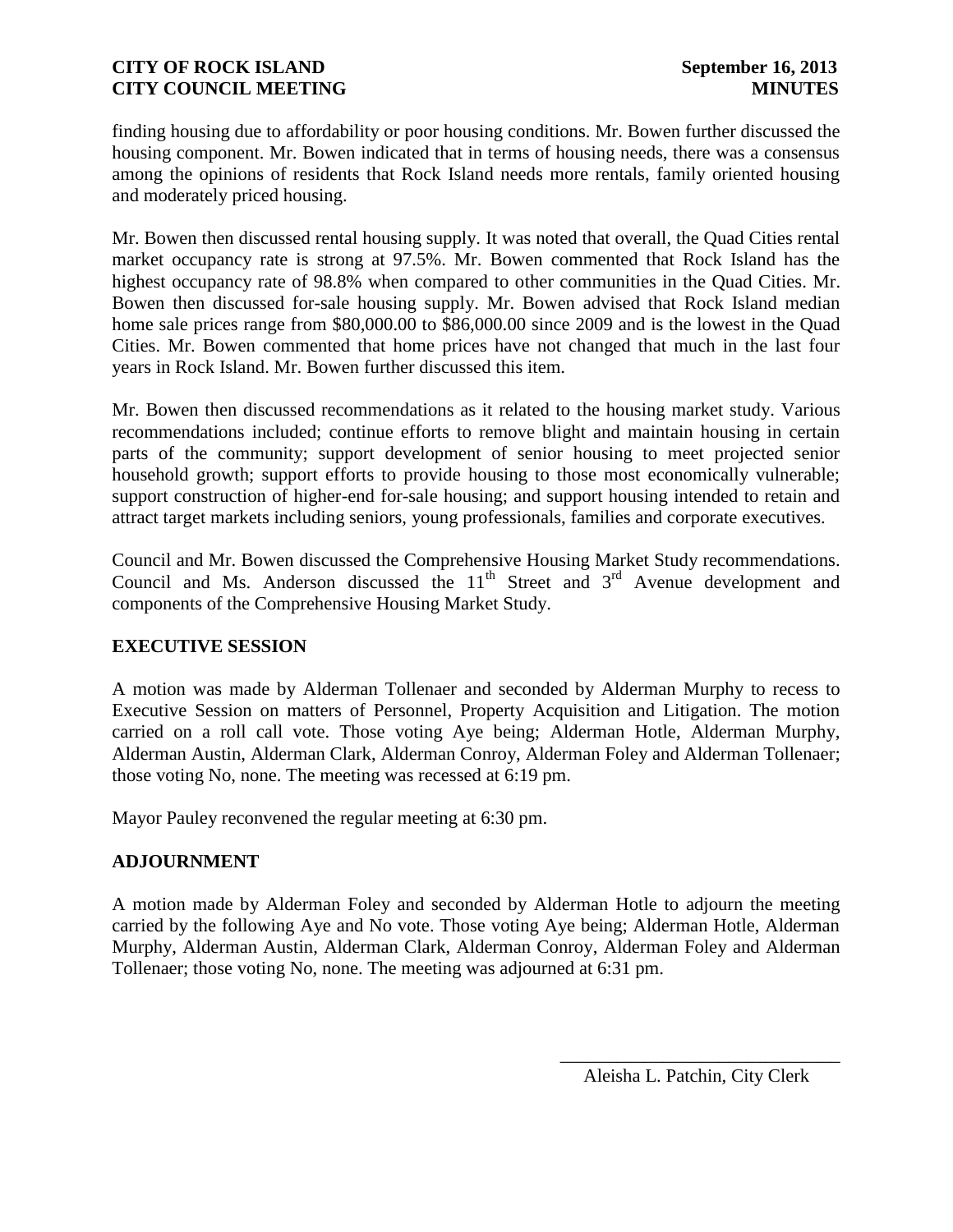Rock Island City Council met in regular session at 6:45 pm in Council Chambers of Rock Island City Hall. Present were Mayor Dennis E. Pauley presiding, and Aldermen Kate Hotle, Joy Murphy, Charles O. Austin III, Ivory D. Clark, David Conroy, P.J. Foley and Stephen L. Tollenaer. Also present were City Manager Thomas Thomas and City Attorney Ted Kutsunis.

### Introductory Proceedings

Mayor Pauley called the meeting to order and led in the Pledge of Allegiance. Alderman Austin gave the Invocation.

### Agenda Item #5 **Minutes of the meeting of September 9, 2013.**

A motion was made by Alderman Murphy and seconded by Alderman Foley to approve the minutes of the meeting of September 9, 2013 as printed. The motion carried by the following Aye and No vote; those voting Aye being; Alderman Hotle, Alderman Murphy, Alderman Austin, Alderman Clark, Alderman Conroy, Alderman Foley and Alderman Tollenaer; those voting No, none.

### Agenda Item #6 **Update Rock Island by Mayor Pauley.**

Mayor Pauley stated that the City of Rock Island met on Friday and Saturday, September 13 and 14, 2013 for their annual strategic planning retreat to discuss and update City priorities and goals. The Mayor indicated that Council reviewed progress on 2013 goals, evaluated the current operating environment, and reaffirmed the City's five priorities: Infrastructure, Financial Stability, Economic Development, Redevelopment and High Quality Public Services. Mayor Pauley stated that Council recommitted to staying the course on key initiatives adopted last year, and added an additional focus on ensuring clear, transparent and timely communication on City projects and services.

Mayor Pauley advised that the PRIDE of Rock Island Marching Band is in full swing for fall and will be playing at each home football game. Mayor Pauley commented that this year's show, "Snow Day" will prove to be one of the best productions to date! Mayor Pauley stated to please come out and support the PRIDE of Rock Island at the annual Preview Night on Wednesday, September  $18<sup>th</sup>$  at the Rock Island High School stadium. It was noted that concessions open at 6:00 pm and the show begins at 7:15 pm. Admission is free.

Mayor Pauley stated that the free "Thursday Night Groove" concert series continues at Schwiebert Riverfront Park this Thursday, September 19, 2013. The Mayor added that the Ellis Kell Band will take the stage from 8:00 pm to 10:00 pm. It was noted that gates open at 7:00 pm and free dance lessons begin at 7:30 pm by QCSoDa. Mayor Pauley stated that our concert sponsor Rock Island Happy Joes will have pizza for sale and Bent River beer will be available for purchase.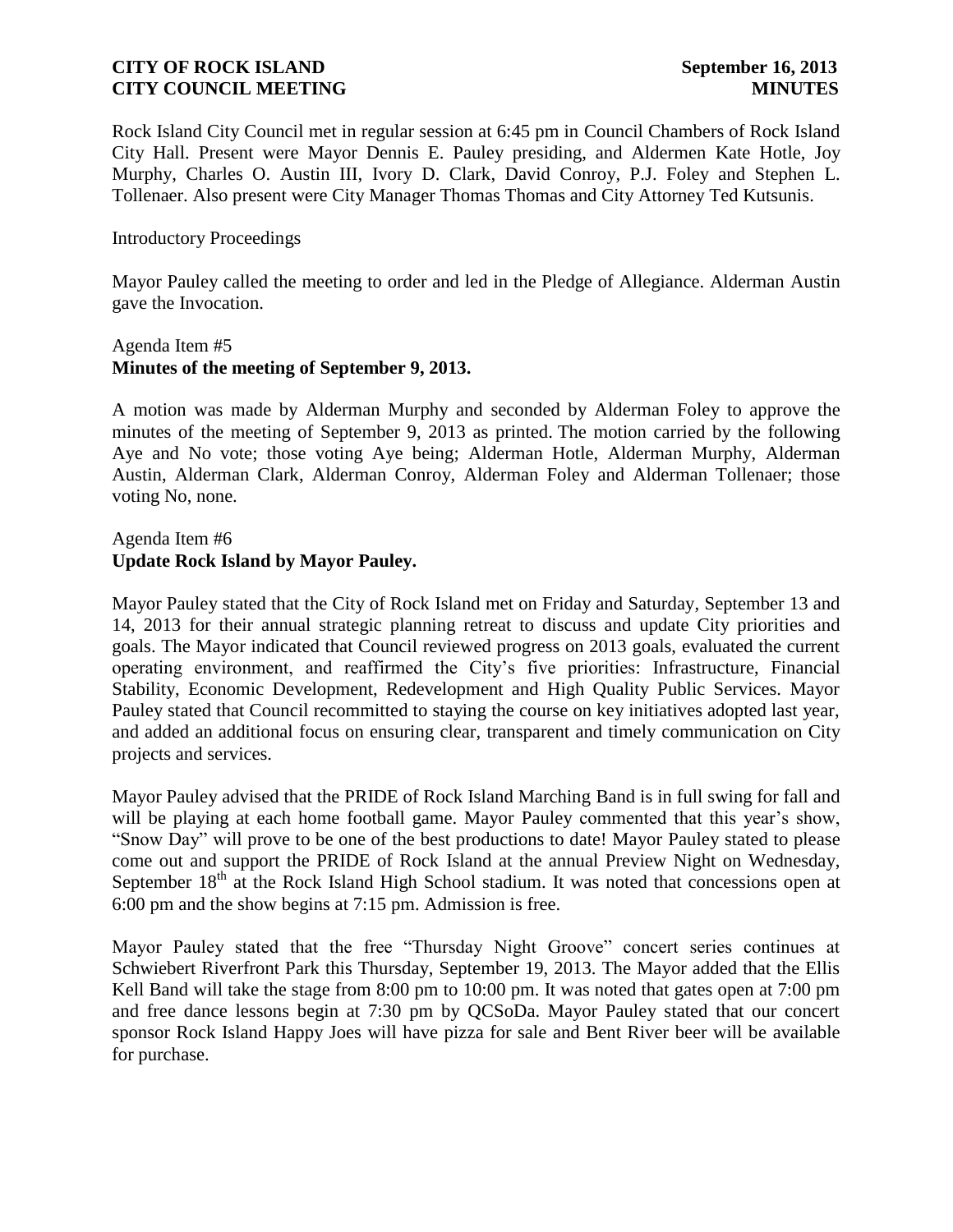Mayor Pauley advised that the 2013 Quad Cities Marathon will take place on Sunday, September  $22<sup>nd</sup>$ . The Mayor added that the 26.2 mile run starts and ends in downtown Moline but will cover four cities, three bridges, two states and one island all along the mighty Mississippi River. Mayor Pauley advised that along with the marathon, there is a half marathon, a marathon relay, a 5K, a 1 mile walk and even a micromarathon for the kids. Mayor Pauley stated that the race weekend offers something for everyone.

Mayor Pauley stated that the City of Rock Island is offering a second community vision workshop on Tuesday, September  $24<sup>th</sup>$  from 6:00 pm to 8:00 pm in Farrell Hall at St. Pius Catholic Church located at the northeast corner of  $24<sup>th</sup>$  Street and  $31<sup>st</sup>$  Avenue. The Mayor commented that these workshops provide residents an opportunity to express their ideas on how the community should grow over the next 20 years and what issues need to be addressed in the City's comprehensive plan. It was noted that for more information visit the City's website at [www.rigov.org.](http://www.rigov.org/)

### Agenda Item #7 **Proclamation declaring September 19, 2013 as Preventing Lost Potential Day 2013.**

Mayor Pauley read the Proclamation. A brief video was shown in regards to placing emphasis on valuing youth in the Quad Cities and preventing lost potential for youth.

Mr. Marshall Porter, Board Chairman of HAVlife accepted the proclamation. Mr. Porter stated that the HAVlife organization was formed in 2007 to serve youth 10 to 15 years old; the organization serves youth in the areas of music, arts and other activities. Mr. Porter advised that their goal is to prevent lost potential and to make the Quad Cities the best place for youth. Mr. Porter further discussed this item. Also in attendance from the HAVlife organization were, Mike Vondran, founder; Natalie Johansen Murray, board advocate; Mike Thoms, board member and Ellis Kell, member of the advisory committee.

### Agenda Item #8

# **A Special Ordinance amending a zoning district and zoning map at 4480 48th Avenue Ct.**

It was moved by Alderman Murphy and seconded by Alderman Hotle to consider, suspend the rules and pass the ordinance. The motion carried by the following Aye and No vote; those voting Aye being; Alderman Hotle, Alderman Murphy, Alderman Austin, Alderman Clark, Alderman Conroy, Alderman Foley and Alderman Tollenaer; those voting No, none.

Agenda Item #9 **CLAIMS**

It was moved by Alderman Austin and seconded by Alderman Foley to accept the following report and authorize payment as recommended. The motion carried by the following Aye and No vote; those voting Aye being; Alderman Hotle, Alderman Murphy, Alderman Austin, Alderman Clark, Alderman Conroy, Alderman Foley and Alderman Tollenaer; those voting No, none.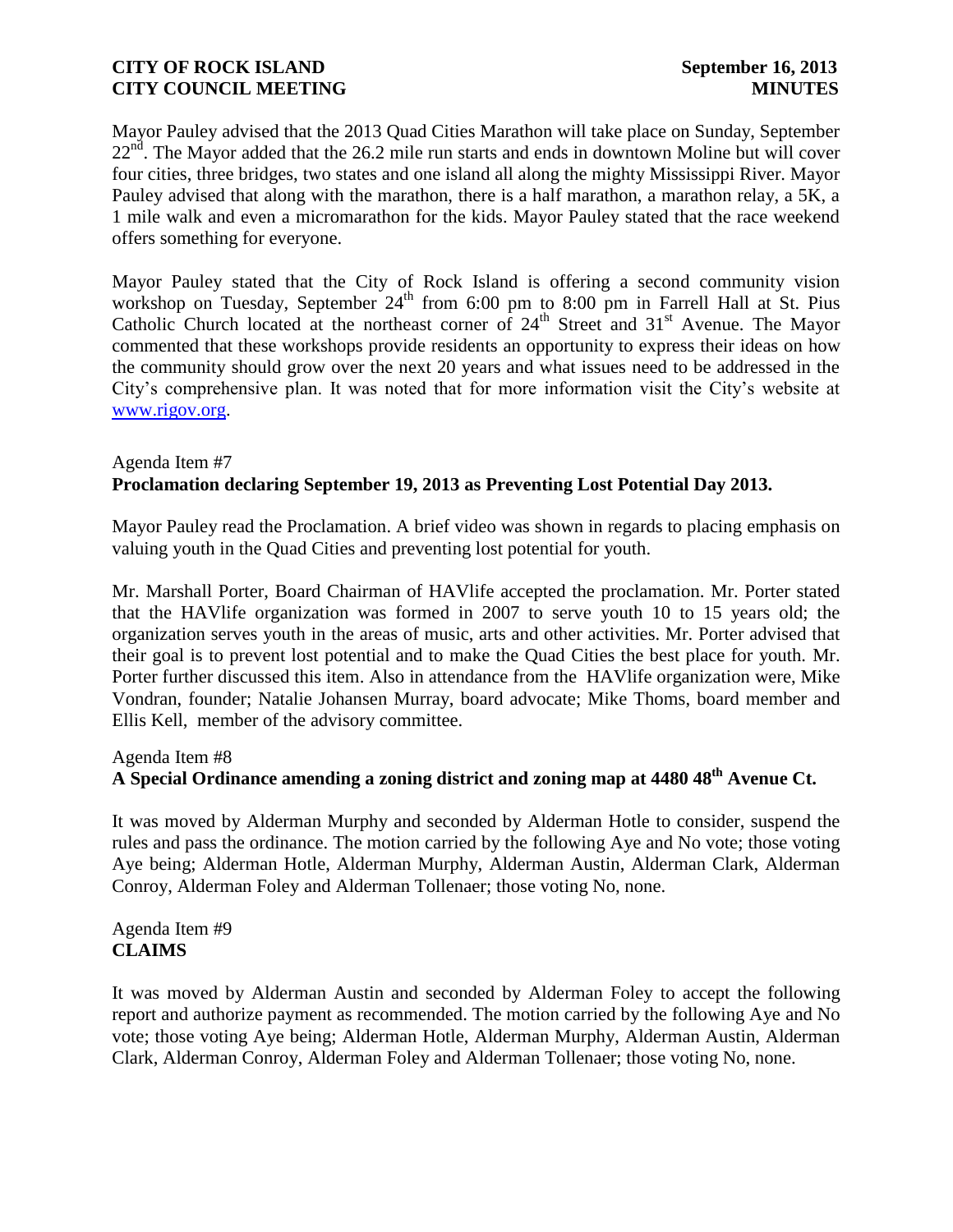a. Report from the Public Works Department regarding payment #4 in the amount of \$12,004.83 to Greenspace Associates for services provided for the 2013 Sod Replacement Program project.

### Agenda Item #10

### **Claims for the week of September 6 through September 12 in the amount of \$2,745,994.56.**

Alderman Hotle moved and Alderman Foley seconded to allow the claims. The motion carried by the following Aye and No vote; those voting Aye being; Alderman Hotle, Alderman Murphy, Alderman Austin, Alderman Clark, Alderman Conroy, Alderman Foley and Alderman Tollenaer; those voting No, none.

#### Agenda Item #11

### **Report from the Public Works Department regarding an Adopt-A-Highway agreement with R Long Term Investments Corp. dba Mama Compton's to adopt the full City block of**   $17<sup>th</sup>$  **to 18<sup>th</sup> Street, 1<sup>st</sup> to 2<sup>nd</sup> Avenue**.

It was moved by Alderman Foley and seconded by Alderman Hotle to approve the agreement as recommended and authorize the City Manager to execute the contract documents. The motion carried by the following Aye and No vote; those voting Aye being; Alderman Hotle, Alderman Murphy, Alderman Austin, Alderman Clark, Alderman Conroy, Alderman Foley and Alderman Tollenaer; those voting No, none.

#### Agenda Item #12

### **Report from the Community and Economic Development Department regarding a consent agreement with Rock Island River Terminal Corporation to sub-lease riverfront access and to construct and operate an above ground pipeline to Holcim (US) Inc.**

Alderman Murphy moved and Alderman Hotle seconded to approve the consent agreement as recommended and authorize the City Manager to execute the contract documents. The motion carried by the following Aye and No vote; those voting Aye being; Alderman Hotle, Alderman Murphy, Alderman Austin, Alderman Clark, Alderman Conroy, Alderman Foley and Alderman Tollenaer; those voting No, none.

#### Agenda Item #13

### **Report from the Human Resources Department regarding a 2.75% General Wage Increase for non-affiliated employees effective September 30, 2013.**

Alderman Conroy moved and Alderman Clark seconded to approve the General Wage Increase as recommended. The motion carried by the following Aye and No vote; those voting Aye being; Alderman Hotle, Alderman Murphy, Alderman Austin, Alderman Clark, Alderman Conroy, Alderman Foley and Alderman Tollenaer; those voting No, none.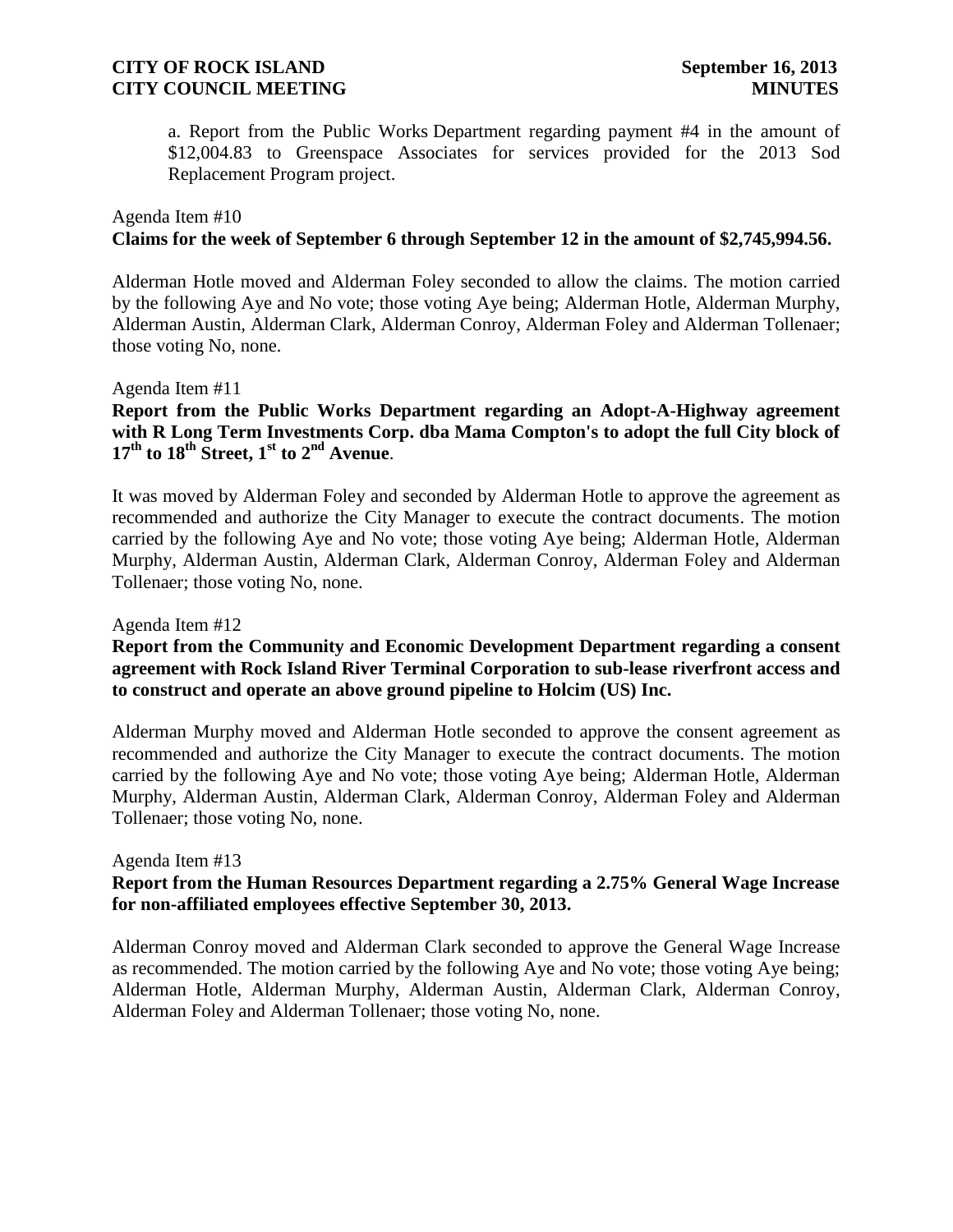#### Agenda Item #14

# **Report from the Mayor regarding an appointment to Neighborhood Partners**.

It was moved by Alderman Clark and seconded by Alderman Foley to approve the appointment as recommended. The motion carried by the following Aye and No vote; those voting Aye being; Alderman Hotle, Alderman Murphy, Alderman Austin, Alderman Clark, Alderman Conroy, Alderman Foley and Alderman Tollenaer; those voting No, none.

5<sup>th</sup> Ward Alderman Kate Hotle was appointed to Neighborhood Partners as the aldermanic choice to replace  $6<sup>th</sup>$  Ward Alderman Joy Murphy. Alderman Hotle will complete the current term, which expires February, 2015.

#### Agenda Item #15

### **Report from the City Clerk regarding a request for an Activity permit from Alleman High School for their Homecoming Parade to be held on Friday, September 27, 2013 from 9:00 am to 10:00 am.**

Alderman Hotle moved and Alderman Foley seconded to approve the event as recommended. The motion carried by the following Aye and No vote; those voting Aye being; Alderman Hotle, Alderman Murphy, Alderman Austin, Alderman Clark, Alderman Conroy, Alderman Foley and Alderman Tollenaer; those voting No, none.

#### Agenda Item #16

### **Report from the Board of Local Improvements regarding a Special Assessment Ordinance providing for the improvement of Jumer's Crossing: Rock Island Parkway to 56th Avenue West.**

It was moved by Alderman Tollenaer and seconded by Alderman Murphy to proceed with the project and consider the ordinance.

Discussion followed. Alderman Foley advised that he would be abstaining due to a conflict with his employer. Alderman Foley stated that he would not be involved in any discussion, votes or anything in regards to this issue. Alderman Foley excused himself from the table for this item.

Before comments on this item, Mayor Pauley addressed a letter to the editor by Debbie Layer. Mayor Pauley advised that the letter stated that Rock Island acquired a line of credit for \$50 million dollars vowing to spend every penny in a lawsuit. Mayor Pauley indicated that this is totally and completely false; the City has no line of credit for this, no loan for this whatsoever; and the City has not done anything as far as allocating any dollars to this issue. Mayor Pauley stated that this letter is totally and completely inaccurate.

Mayor Pauley then advised that each person will be allowed to speak three minutes on Agenda Item #16.

Mr. Brooks Palar of 1714 65<sup>th</sup> Avenue West, Rock Island stepped forward. Mr. Palar stated that not being informed as to what this project is for and asking to have a hole cut through the levee is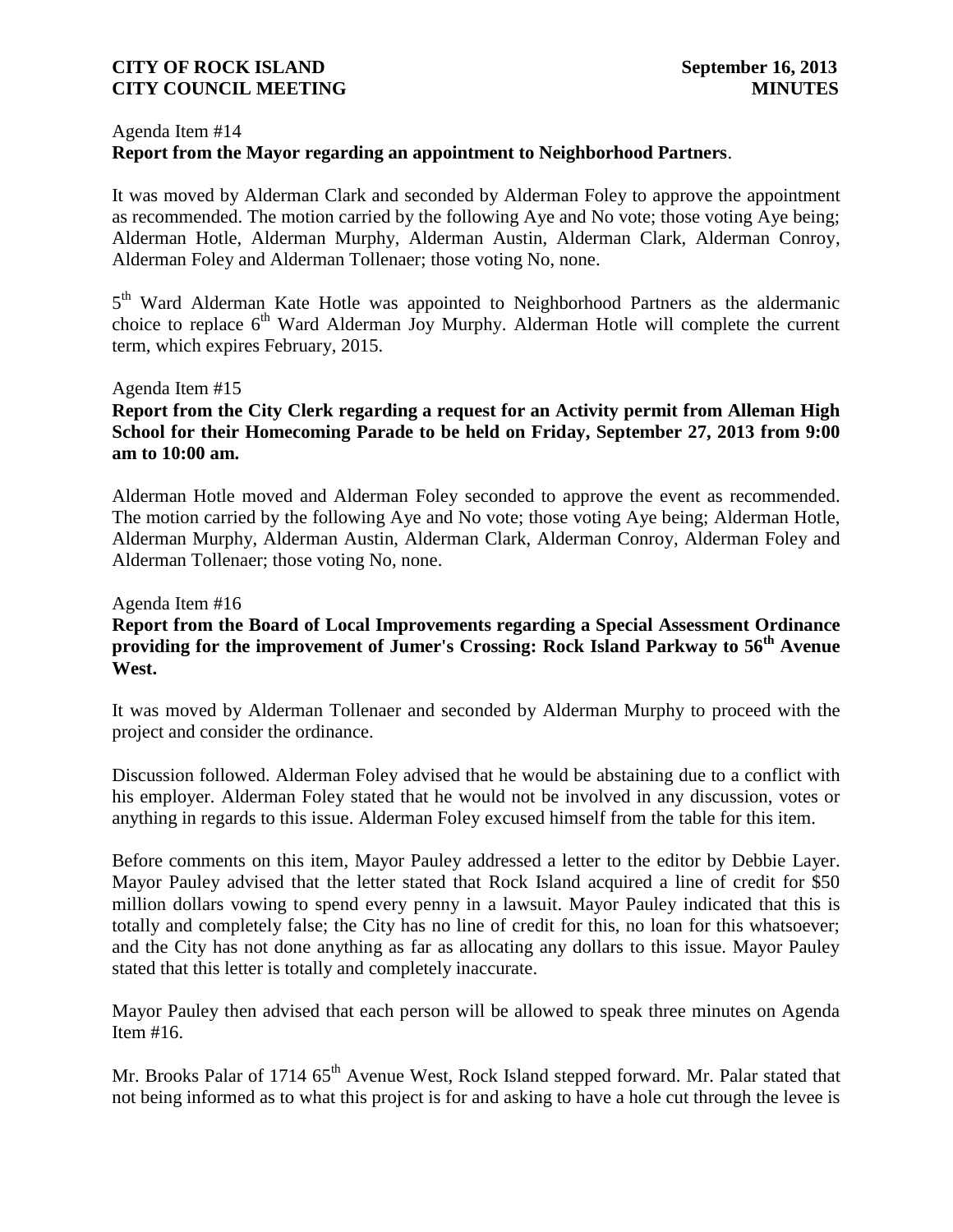asking the city of Milan and the flood control board to accept everything; there needs to be a more complete plan before the City could ask them to make a decision. Mr. Palar also voiced concerns in regards to traffic as it related to Big Island Road. Mr. Palar opposed this project.

Mr. Jay Pienta of 2116 24<sup>th</sup> Street, Rock Island stepped forward. Mr. Pienta stated that he is the President of the Rock Island Conservation Club, which is located on Big Island, Milan. Mr. Pienta gave background information on the RICC and discussed the local wildlife on Big Island. Mr. Pienta stated that Big Island has wildlife residents and they depend on Big Island's protective grounds and resources that it provides to them to survive and flourish. Mr. Pienta voiced concerns opposing this project.

Ms. Sue Pienta of 2116 24<sup>th</sup> Street, Rock Island stepped forward. Ms. Pienta discussed the City's budget as it related to whether or not funds are being allocated for the potential lawsuit.

City Manager Thomas stated that the City has a budget for how funds are allocated towards anything related to legal issues; the City budgets everything.

Mr. James Webb of 1607 65<sup>th</sup> Avenue West, Rock Island stepped forward. Mr. Webb presented a petition and letters of objection for the Special Assessment Ordinance for Jumer's Crossing and the Resolution for the proposed levee takeover. Mr. Webb read the letter of objection to this project and submitted the petitions.

Mr. Dan Miller of 1722 65<sup>th</sup> Avenue West, Rock Island stepped forward. Mr. Miller stated that he was opposed to project #2653 and voiced concerns that if the project moves forward, it could be life threatening and there would be a loss of property.

Mr. Rory Washburn of 4602 46<sup>th</sup> Avenue, Rock Island stepped forward. Mr. Washburn stated that he is the Executive Director of the Tri-City Building Trades. Mr. Washburn added that the building trades Council unanimously voted to endorse the City of Rock Island's endeavor in this development. Mr. Washburn advised that it will provide hundreds of construction opportunities for the local construction communities. Mr. Washburn further spoke in favor of this project.

Mr. Charles Layer rotated his position with Mayor Dawson to speak on this item.

Mayor Dawson of the Village of Milan (no first name or specific address given) stepped forward. Mayor Dawson voiced concerns in opposition to this project. Mayor Dawson stated that the Village of Milan and the Big Island River Conservancy District jointly object to the City of Rock Island taking any of the Big Island River Conservancy District's property rights, titles, interests, estates, benefits and all other rights and privileges. Mayor Dawson added that they fully intend to oppose any action the City takes concerning this project. Mayor Dawson further discussed this matter.

Mr. Charles Layer of 1420 Big Island Parkway, Milan stepped forward. Mr. Layer stated that the Big Island River Conservancy District and the Village of Milan reserve the right to object to both the process and the decision in the event that the Rock Island City Council elects to move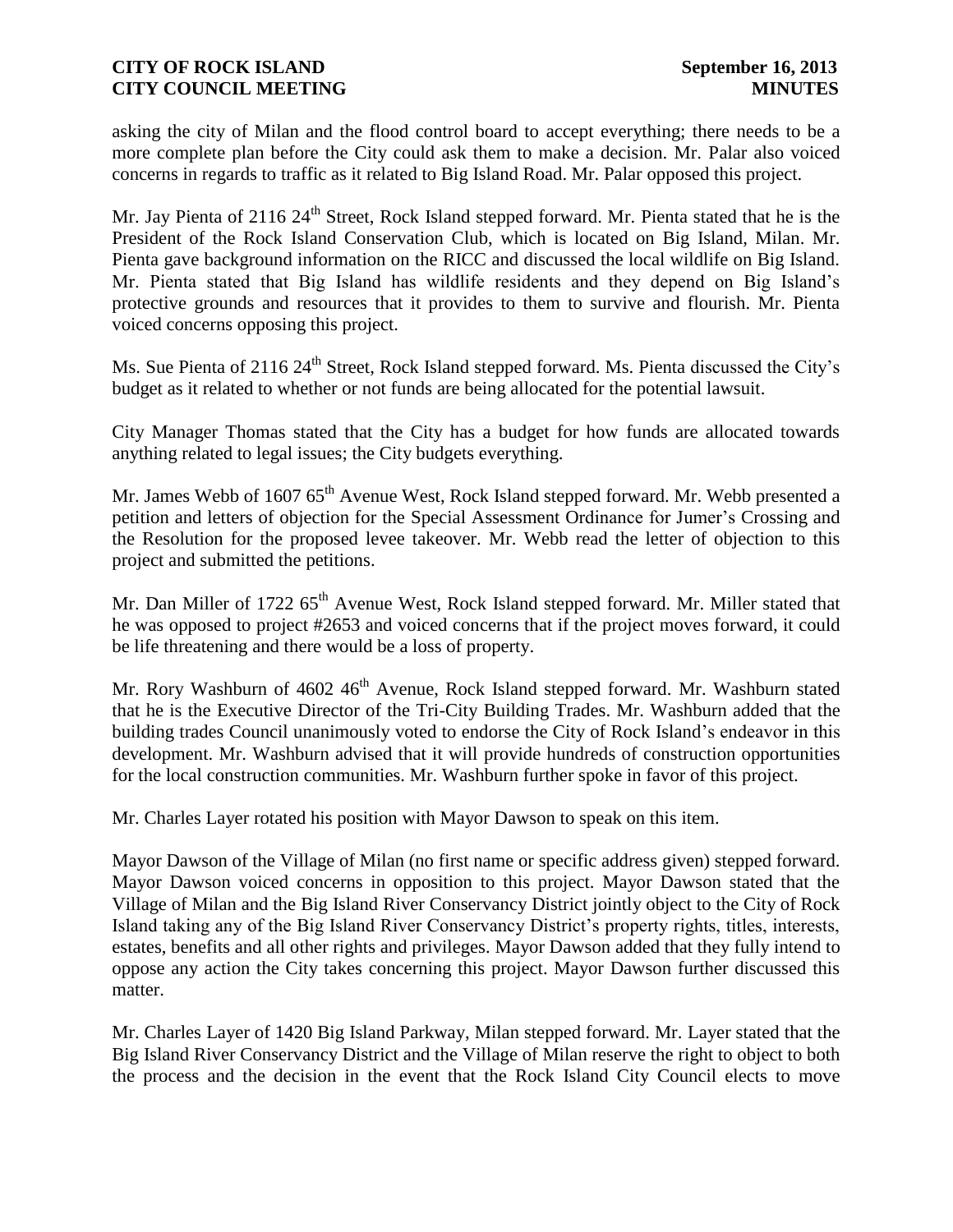forward with this matter. Mr. Layer also requested an opportunity to address issues on this matter at the September 23rd Council meeting.

Mr. Richard Nesseler of 2909 53<sup>rd</sup> Avenue West, Milan stepped forward. Mr. Nesseler submitted a photo to Council of what Milan would look like (flooded) as the result of the vote. Mr. Nesseler stated that he has given his opposition to Council three times in regards to tampering with the floodwall. Mr. Nesseler added that the City has not given any specifics as to how it will protect Milan and Big Island's floodwall. Mr. Nesseler further discussed this issue.

Mr. Mike Thoms of  $4205 \, 14^{\text{th}}$  Street, Rock Island stepped forward. Mr. Thoms stated that he is in favor of the Jumer's Crossing project because the City is desperate for more property tax, sales tax and jobs. Mr. Thoms commented that he doesn't want anyone's home endangered; some of the comments that people have made should be considered. Mr. Thoms added that he didn't think that anybody has the intention of putting anyone's home in harm. Mr. Thoms further discussed this matter.

Tom Walter of 2801 56<sup>th</sup> Avenue West, Milan stepped forward. Mr. Walter stated that he was opposed to this project. Mr. Walter stated that he retired in a home where he thought would be a quiet place to live. Mr. Walter added that if the project goes forward, it will not be quiet and there will be a downgrade of property values.

Mr. Brooks Palar stepped forward again to read a letter from Mike Cutkomp of 1720 Big Island Parkway, Rock Island. The letter Mr. Palar read was opposed to the project.

Alderman Conroy stated that he heard several concerns. Alderman Conroy advised that one of the concerns entailed the certification of the levee and whether or not the levee would be the same and as strong. Alderman Conroy pointed out that the Corps would never let the City of Rock Island tamper with that levee unless the City had the right information and made sure it is built in the correct manner. Alderman Conroy stated that another concern he heard was that the City will turn it back over to Riverstone once the road is built. Alderman Conroy stated that it is not true at all. Alderman Conroy indicated that the reason the City is building this is for the future of Rock Island and the future of our children; a place to have jobs, a place to shop, the tax base and the future of the Illinois Quad Cities. Alderman Conroy stated that he is in support of the project. Alderman Conroy further discussed this matter.

Alderman Hotle stated that this is an important issue to Council and the Council is not taking everyone's concerns lightly. Alderman Hotle added that this is a big change. Alderman Hotle stated that the City will make sure everything is in order before moving forward. Alderman Hotle advised that the City of Rock Island is struggling economically and this is a good thing for Rock Island. Alderman Hotle was in support of the project. Alderman Hotle further discussed this issue.

Alderman Murphy stated that she supports this project. Alderman Murphy advised that the City is being financially responsible. Alderman Murphy stated that the people she has heard from in the City are overwhelmingly in support of this project and the benefits it will bring to the community. Alderman Murphy further discussed this item.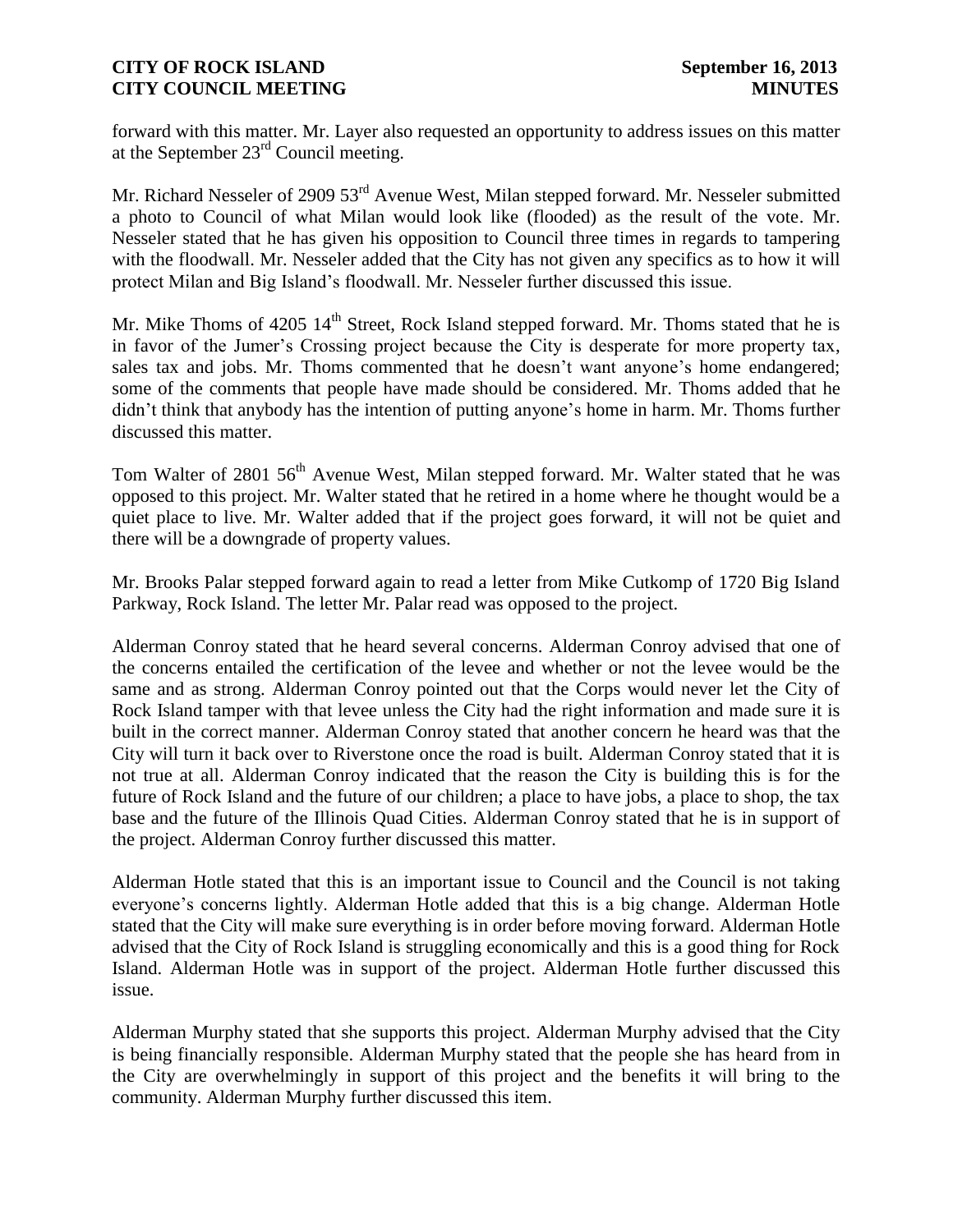Alderman Austin stated that if he thought a dire result would be the outcome of this project moving forward then he would pull his support. Alderman Austin stated that he represents the citizens in the  $7<sup>th</sup>$  Ward and he is voicing their opinion and support. Alderman Austin added that he has friends in Milan and the majority of those friends support this project. Alderman Austin stated that he supports moving forward with the project.

Alderman Tollenaer stated that the City works with the Village of Milan and the City provides services to them and the City and Milan share things together. Alderman Tollenaer stated that he hoped that a fair and equitable settlement could be negotiated.

Alderman Clark stated that this is part of the process and he will support the first part of this process. Alderman Clark added that he would not support anything that would endanger the citizens of Milan or Big Island.

After discussion, the motion carried by the following Aye and No vote; those voting Aye being; Alderman Hotle, Alderman Murphy, Alderman Austin, Alderman Clark, Alderman Conroy and Alderman Tollenaer; those voting No, none. Alderman Foley abstained.

Note: The second reading will be held on Monday, September 23, 2013.

Agenda Item #17 **Other Business.**

Alderman Murphy reminded everyone to shop Rock Island. Alderman Murphy stated that Tita's Linens by Claudia is located downtown on  $2<sup>nd</sup>$  Avenue just west of Bennigan's. Alderman Murphy stated that they do event rentals and planning. Alderman Murphy added that she had the pleasure of attending a wedding reception this past weekend and all of the items were rented from Tita's Linens. Alderman Murphy added that if anyone is planning an event and they want it to be colorful and elegant, stop by Tita's Linens by Claudia. Alderman Murphy encouraged everyone to shop local.

Alderman Foley stated that for everyone to please think about the families in Washington D.C. where 12 individuals were killed in the Navy Yard this morning.

### Agenda Item #18 **Executive Session on Personnel, Property Acquisition and Litigation.**

The Executive Session was held prior to the regular meeting.

Agenda Item #19 **Recess**

A motion was made by Alderman Foley and seconded by Alderman Hotle to recess to 5:30 pm, Monday, September 23, 2013. The motion carried by the following Aye and No vote: those voting Aye being; Alderman Hotle, Alderman Murphy, Alderman Austin, Alderman Clark,